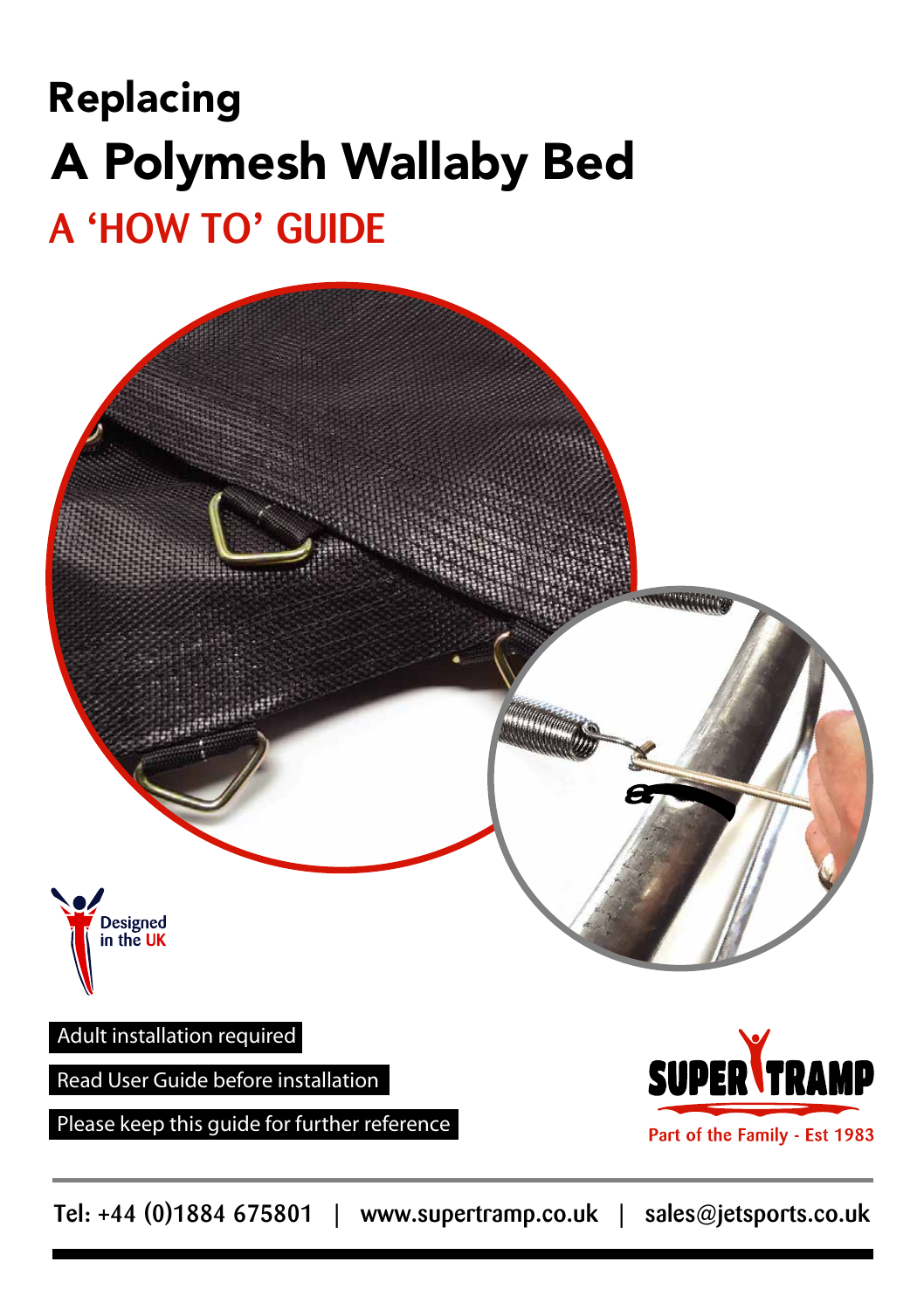## Replacing your Rectangular Wallaby Trampoline Bed



#### 1 **First, you will need to remove your old bed from the trampoline.**

Begin by removing a spring from the frame using a spring tool, then cross over to the other side of the trampoline and remove the opposite spring. Continue this process of creating a mirror image on each opposite side because this process helps to evenly distribute the tension through the bed, making the spring removal process much easier.

Use the diagram below for reference.

Remove the corner springs last.

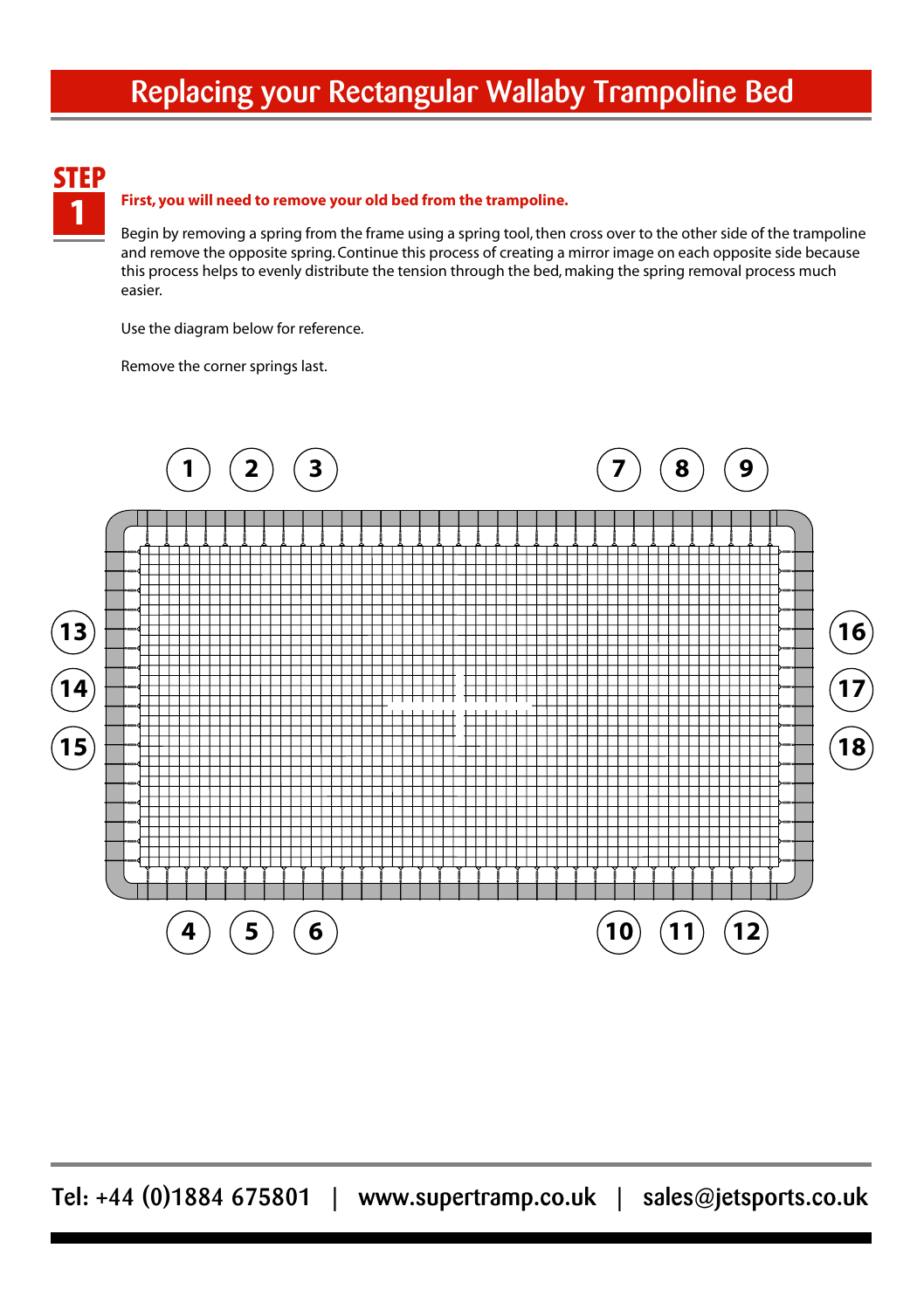

**2** Remove the packaging<br>
from your new bed and<br>
unfold it on the ground unfold it on the ground inside the trampoline frame. Make sure the painted markings are facing upwards.



### TO ORDER SPARES

If you require replacement anchor straps or springs for your Boomer, these can be ordered though our website:

#### **www.supertramp.co.uk**

**Wallaby Springs:** 8.57 INCH (218MM)

**SKU:** ZZWALL5PK

**Anchor Straps SKU:** PGTPAS00STDBK

**Kangaroo Elevator Kit SKU:** WALLELEKIT

Tel: +44 (0)1884 675801 | www.supertramp.co.uk | sales@jetsports.co.uk